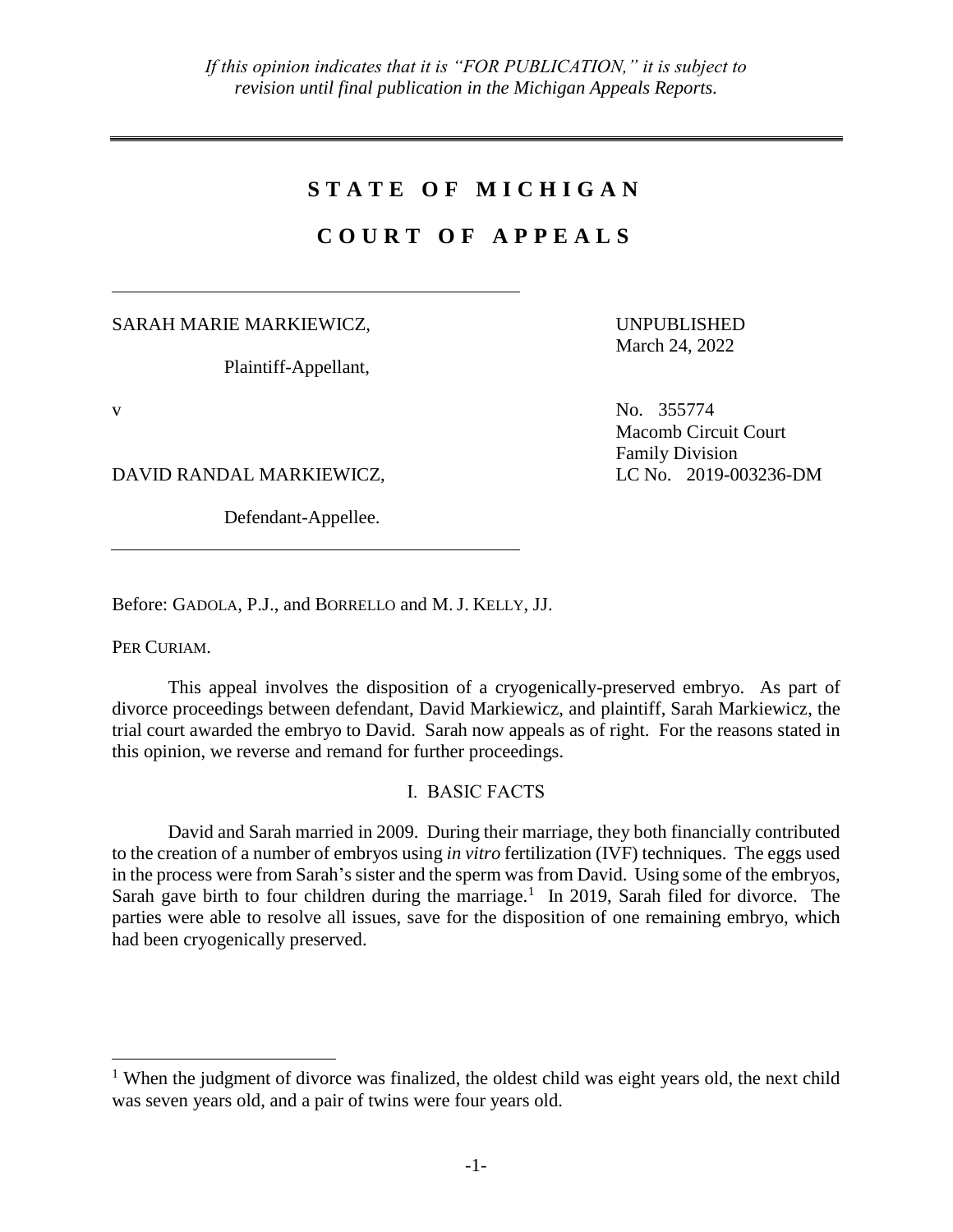On September 30, 2020, the parties addressed the issue of the frozen embryo at a hearing. Sarah's lawyer represented that Sarah wanted to keep the embryo, noting that it was probably Sarah's "last chance to have children if she so chooses." Sarah's lawyer offered to include language in the judgment of divorce stating that David would not be responsible—financially or otherwise—if Sarah had a child from the embryo. The lawyer clarified that if David did not want to be the child's father, "we can very easily do that through a judgment." In response, David's lawyer stated:

[David] does not want another child. These are [sic] parties are in their 40s, they have four children. He does not want another child born from these embryos that were already—that's how they have their first four children. And to make him responsible for or to have another child that he doesn't choose to have is absolutely, according to the research I've done it's inappropriate and she can't, she can't basically plant [sic] an embryo that he doesn't agree that's going to be planted [sic] when it's his sperm.

David's lawyer added:

[It would be] ridiculous for a child to be out there with my client's sperm and you're going to tell him that he's not financially responsible when there's another child running around that's his. No, he does not want this child to be born, for a child to be born. They have four children. She's in her 40s. To make another child at that time I just don't even understand where the argument is coming from. ... It's not her egg.

The court asked whether the frozen embryo was marital property. Sarah's lawyer stated, unequivocally, "it is marital property." David's lawyer was less certain, stating: "I don't know," and then clarifying that because it was created with David's sperm, but not Sarah's egg, it was "more his than hers." The trial court held that it was marital property because both David and Sarah had contributed financially to its creation.

The trial court then determined that it would award the frozen embryo to David, reasoning:

I have three, I wanted more, a couple did not go to term, it was all I could ask of from my wife and we retired. I'm the youngest of seven. I didn't want to kill her, you know. Three is a good effort. Five pregnancies and three is a good effort.

You've had four. We're divorcing. She's not pregnant. There's a—it's not science fiction but there's an embryo sitting there that cannot live on its own. It's, it's frozen; it's not triggered into anything. It's easy to say, Hey, we'll write whatever language, you know, you have no financial responsibility. Well, I guess some people wouldn't care. I hear from a lot of them each day, they don't care. If my number's zero, I'll never see her again. That's not everybody and I wouldn't want that knowledge myself around. I'd feel horrible about myself. First, I would be angry that I had no say in it, it was ordered that it go forward completely on the other person's decision, and then I'd feel awful about myself and who knows what would be said about me going forward. And then I would give some legalistic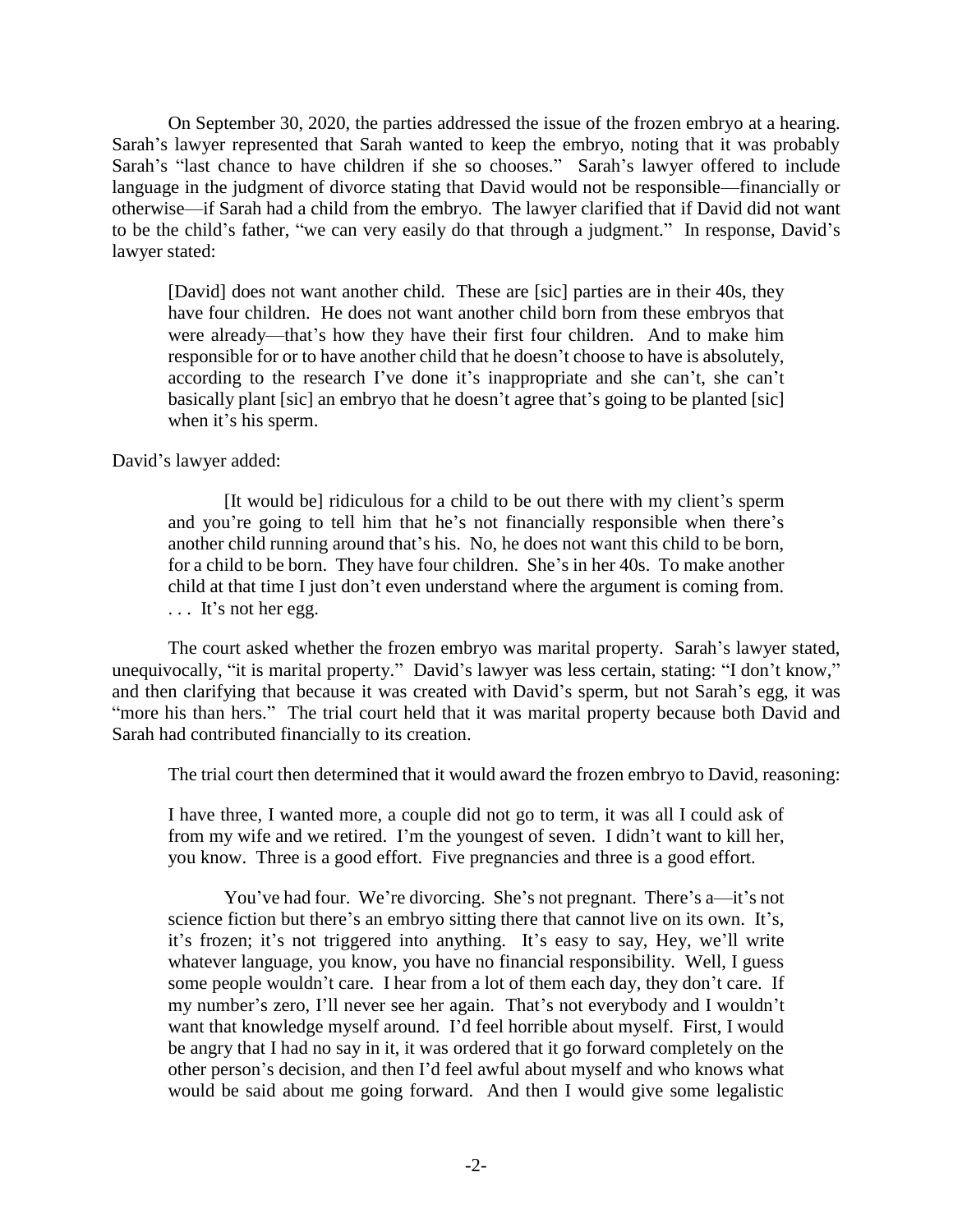explanation, Well, no. It was in the Judgment that I didn't have to. No, you're still a horrible person. So I don't think it's fair to the plaintiff on this set of facts. So, I guess I will award that marital property to [Sarah], I'm sorry, to [David].

Thereafter, the court entered a written order awarding the frozen embryo to David.<sup>2</sup>

On November 20, 2020, Sarah moved for reconsideration, contending that she had been unable to brief whether the embryo should be treated as property. She represented that, as a result of legal research and consultation with experts in the medical field, she believed that the embryo should not be considered property. She sought permission to brief the issue. The court denied her motion. This appeal follows.<sup>3</sup>

## II. DUE PROCESS

Sarah argues that she was denied her constitutional right to due process because the trial court did not permit her to present evidence or make an argument regarding the legal status of the embryo. We disagree. Procedural due process requires "notice of the nature of the proceedings, an opportunity to be heard in a meaningful time and manner, and an impartial decisionmaker." *Cummings v Wayne Co*, 210 Mich App 249, 253; 533 NW2d 13 (1995). Sarah only argues that she was denied an opportunity to be heard in a meaningful manner. At the hearing on September 30, 2020, Sarah's lawyer stated that the disposition of the embryo was a contested issue. The court then permitted Sarah, through her lawyer, to argue why the embryo should be awarded to Sarah. The trial court did not limit the argument and asked questions where clarification was necessary. Further, although Sarah contends that she was denied an opportunity to present testimony or evidence, she has not directed us to any statements by the trial court that actually prevented her from presenting testimony or evidence at the hearing.<sup>4</sup>

<sup>&</sup>lt;sup>2</sup> On appeal, Sarah argues that the trial court's order lacked clarity because the court first stated that it was awarding the embryo to Sarah and then that it was awarding it to David. However, viewed in context, it is clear that the court misspoke when it stated that it was awarding the embryo to Sarah. Moreover, the court's written order unambiguously awarded the embryo to David, not Sarah. See *In re Contempt of Henry*, 282 Mich App 656, 678; 765 NW2d 44 (2009) ("[A] court speaks through its written orders and judgments, not through its oral pronouncements."). Accordingly, Sarah's argument is wholly without merit.

 $3$  In December 2020, the facility where the embryo is being stored notified the parties that, as a result of the legal dispute regarding the ownership of the embryo, it would "remain frozen," and "no action to destroy the embryo" would be taken "until this matter is adjudicated by the courts."

<sup>&</sup>lt;sup>4</sup> In her motion for reconsideration, Sarah asserted, for the first time, that she believed the embryo should not be classified as "property," and she requested permission to brief that issue. However, issues raised for the first time on a motion for reconsideration are not preserved for appellate review. *Dep't of Environmental Quality v Morley*, 314 Mich App 306, 316; 885 NW2d 892 (2015).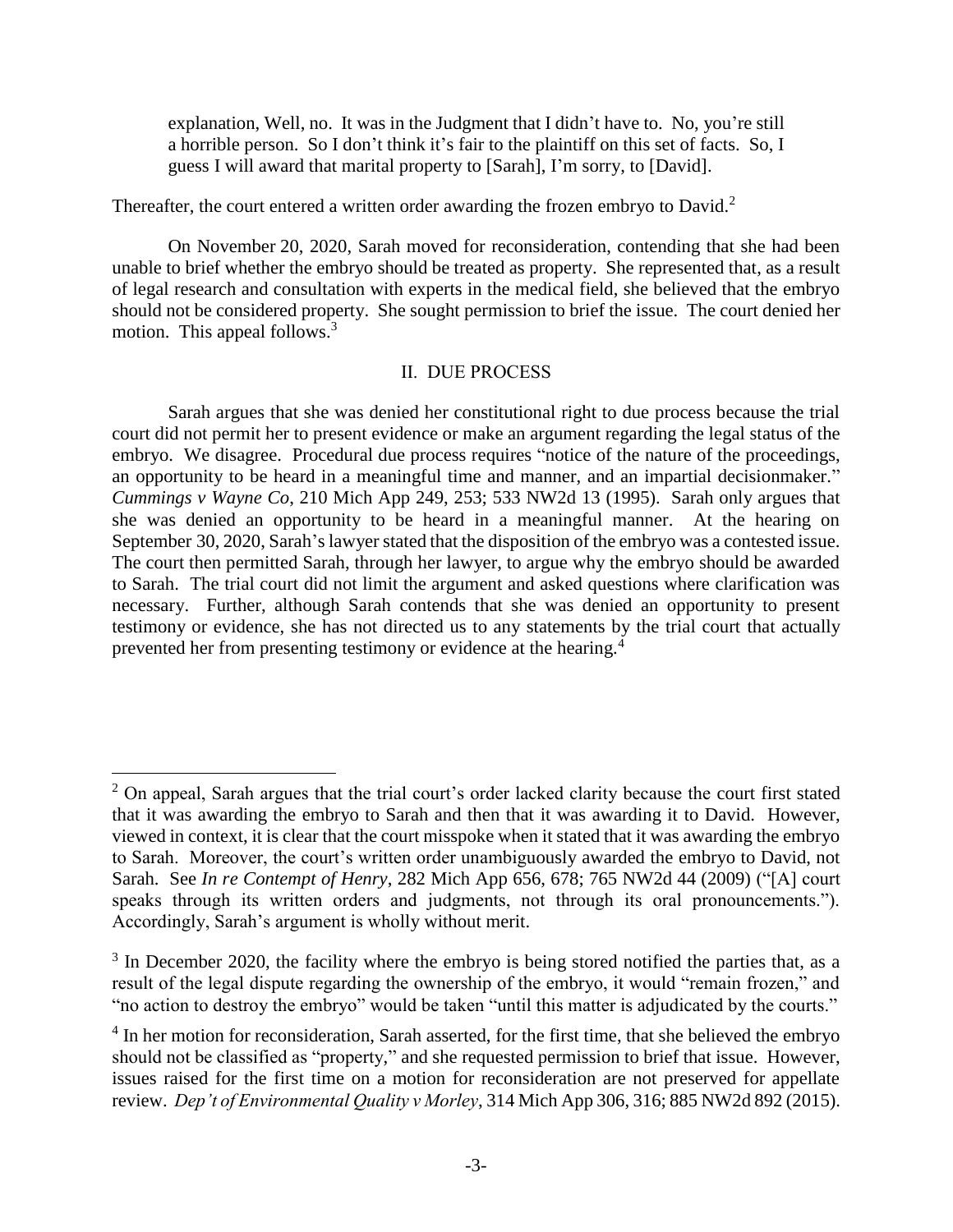#### III. RELIGIOUS FREEDOM AND THIRD-PARTY RIGHTS

Sarah argues that the trial court impeded her religious freedom by awarding the embryo to David. She also argues that the trial court order did not account for any rights her sister may have related to the embryo. Neither issue was raised in the proceedings before the trial court. "Failure to timely raise an issue waives review of that issue on appeal." *Baxter v Geurink*, 493 Mich 924 (2013), citing *Walters v Nadell*, 481 Mich 377, 387; 751 NW2d 431 (2008). Because a waived error is extinguished, there are no errors for this Court to review.

## IV. CLASSIFICATION OF A FROZEN EMBRYO DURING DIVORCE

Sarah argues for the first time on appeal that she believes a frozen embryo is a human life, not simply marital property. However, in the proceedings before the trial court, Sarah stated unequivocally that the embryo was marital property, and the trial court agreed. As a result, she is judicially estopped from challenging the determination that the frozen embryo is marital property.

"Judicial estoppel precludes a party from adopting a legal position in conflict with a position taken earlier in the same or related litigation. The doctrine protects the integrity of the judicial and administrative processes." *Ford Motor Co v Pub Serv Comm*, 221 Mich App 370, 382-383; 562 NW2d 224 (1997). This Court has held that "[u]nder the doctrine of judicial estoppel, a party that has unequivocally and successfully set forth a position in a prior proceeding is estopped from setting forth an inconsistent position in a later proceeding." *Detroit Int'l Bridge Co v Commodities Export Co*, 279 Mich App 662, 672; 760 NW2d 565 (2008). For the doctrine to apply, the party's position in the prior proceeding must have been " 'wholly inconsistent' " with the same party's position in the later proceeding. *Szyszlo v Akowitz*, 296 Mich App 40, 51; 818 NW2d 424 (2012), quoting *Paschke v Retool Indus*, 445 Mich 502, 510; 519 NW2d 441 (1994). The doctrine was developed to prevent parties from playing " 'fast and loose' with the legal system." *Paschke*, 445 Mich at 509 (citation omitted). [*Wells Fargo Bank, NA v Null*, 304 Mich App 508, 537; 847 NW2d 657 (2014).]

Here, because Sarah unequivocally and successfully argued that the embryo was marital property, she is precluded from advancing an inconsistent argument now.<sup>5</sup> Because Sarah is judicially estopped from challenging the classification of a frozen embryo as property, we do not—and cannot—address whether, under Michigan law, frozen embryos constitute property subject to equitable distribution.

<sup>&</sup>lt;sup>5</sup> Sarah argues, briefly, that the trial court erred in awarding the property to David because it did not properly consider her contribution to the creation of the embryo. The record belies that claim. The trial court expressly inquired as to Sarah's contribution to the creation of the embryo, and, on the basis of her contribution, determined that the embryo was marital, not separate property.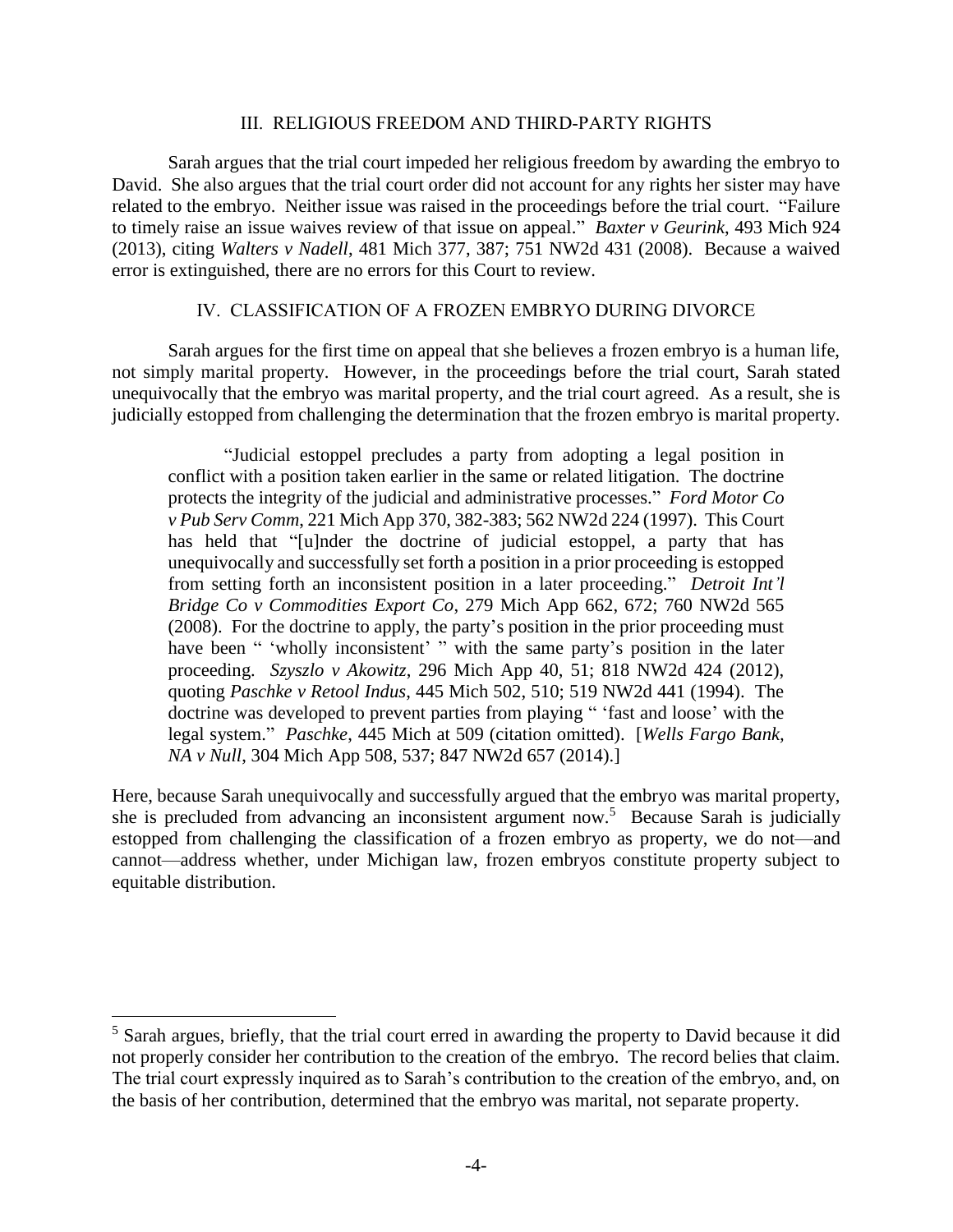#### V. DISPOSITION OF A FROZEN EMBRYO DURING DIVORCE

### A. STANDARD OF REVIEW

Sarah next argues that, even if a frozen embryo is considered property, the trial court erred by awarding it to David.<sup>6</sup> In a divorce case, we review the trial court's factual findings for clear error. *Sparks v Sparks*, 440 Mich 141, 151; 485 NW2d 893 (1992). "If the findings of fact are upheld, the appellate court must decide whether the dispositive ruling was fair and equitable in light of those facts." *Id*. at 151-152. That dispositional ruling is to be affirmed unless this Court is left with a firm conviction that the property division was inequitable. *Id*. at 152.

## B. ANALYSIS

"The goal behind dividing marital property is to reach an equitable distribution in light of all the circumstances." *Washington v Washington*, 283 Mich App 667, 673; 770 NW2d 908 (2009). Therefore, "[a]lthough marital property need not be divided equally, it must be divided equitably in light of a court's evaluation of the parties' contributions, faults and needs." *Richards v Richards*, 310 Mich App 683, 694; 874 NW2d 704 (2015). In *Sparks*, 440 Mich at 159-160, our Supreme Court provided the following list of factors "to be considered wherever they are relevant to the circumstances of the particular case:"

(1) duration of the marriage, (2) contributions of the parties to the marital estate, (3) age of the parties, (4) health of the parties, (5) life status of the parties, (6) necessities and circumstances of the parties, (7) earning abilities of the parties, (8) past relations and conduct of the parties, and (9) general principles of equity.

This list is not exhaustive. *Id*. at 160. "There may be additional factors that are relevant to a particular case." *Id*. Consequently, "[t]he determination of relevant factors will vary depending on the facts and circumstances of the case." *Id*. 7

<sup>6</sup> While we agree with the partial dissent that "the award of a frozen embryo in a divorce or other proceeding is an extremely important issue worthy of scholarly examination and debate" and that we are precluded from addressing or determining the status of the frozen embryo as anything other than property, we do not agree that we are constrained from discussing the special nature of the frozen embryo as property, nor do we believe that, in doing so, we are producing orbiter dictum. To be sure, Sarah's argument on appeal is that, if the frozen embryo is property, then the court abused its discretion because it did not properly consider the *Sparks* factors, including the additional fact concerning the special nature of the embryo. This is not an argument that she is judicially estopped from making, and, therefore, it is not improper for us to consider it on appeal. Indeed, we are obligated to do so.

<sup>7</sup> Sarah argues that the court made no findings related to the *Sparks* factors. She then asserts that the court made findings related to two of the factors, but erred by not making findings related to each factor. She has not, however, offered any analysis as to why the factors not addressed by the court were relevant to the disposition of the embryo in this case. "It is not enough for an appellant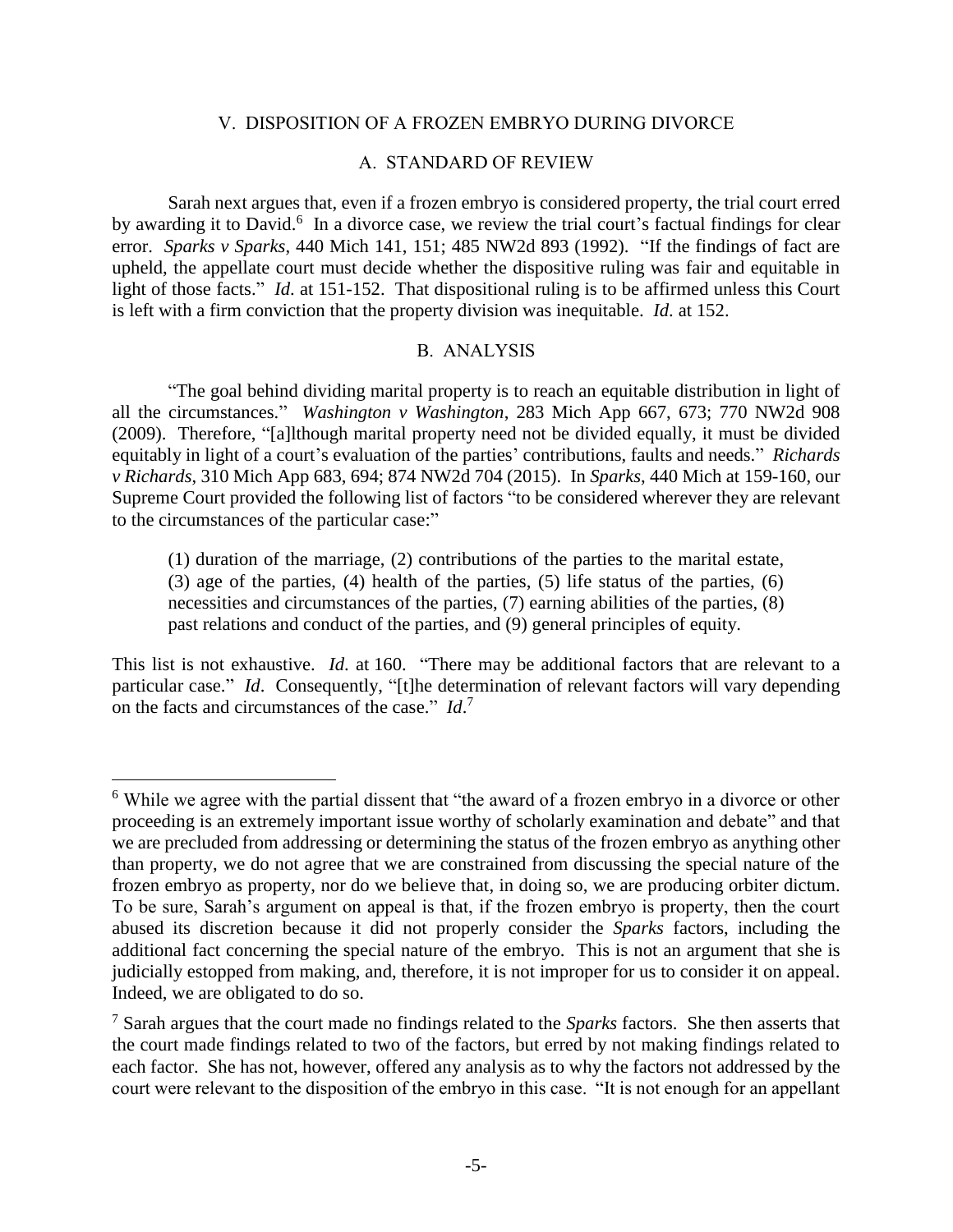Sarah contends that an additional factor the court should have considered was the unique nature of a frozen human embryo. Although there are no cases in Michigan directly addressing the nature of a frozen embryo, our legislature has indicated a public policy that includes special protections for nonviable embryos. We reach this conclusion based on the legislature's enactment of the fetal protection act in 1998. See MCL 750.90a *et seq*. As explained in *People v Kurr*, 253 Mich App 317, 321-322; 654 NW2d 651 (2002):

[The fetal protection action] punishes individuals who harm or kill fetuses or embryos under various circumstances. MCL 750.90a and 750.90b set forth penalties for harming a fetus or embryo during an intentional assault against a pregnant woman. MCL 750.90a punishes an individual for causing a miscarriage or stillbirth with malicious intent toward the fetus or embryo or for causing a miscarriage or stillbirth while acting "in wanton or willful disregard of the likelihood that the natural tendency of [his or her] conduct is to cause a miscarriage or stillbirth or great bodily harm to the embryo or fetus." MCL 750.90b punishes an individual for harming or killing a fetus or embryo during an intentional assault against a pregnant woman without regard to the individual's intent or recklessness concerning the fetus or embryo. MCL 750.90c punishes an individual for harming or killing a fetus or embryo during a grossly negligent act against a pregnant woman, again without regard to the individual's state of mind concerning the fetus or embryo.

The plain language of these provisions shows the Legislature's conclusion that fetuses are worthy of protection as living entities as a matter of public policy. See, generally, *People v Matelic*, 249 Mich App 1, 10, 641 NW2d 252 (2001) (the main indication of legislative intent is the plain language of the statute). Indeed, we note that a violation of MCL 750.90a is punishable by up to life imprisonment, nearly the harshest punishment available in our state. Moreover, in enacting the fetal protection act, the Legislature did not distinguish between fetuses that are viable, or capable of surviving outside the womb, and those that are nonviable. In fact, the Legislature used the term "embryo" as well as the term "fetus" in describing the prohibited conduct, and Black's Law Dictionary (7th ed, 1999), p. 540, defines "embryo" as "[a] developing but unborn or unhatched animal; esp., an unborn human from conception until the development of organs (i.e., until about

in his brief simply to announce a position or assert an error and then leave it up to this Court to discover and rationalize the basis for his claims, or unravel and elaborate for him his arguments, and then search for authority either to sustain or reject his position." *Mitcham v Detroit*, 355 Mich 182, 203; 94 NW2d 388 (1959). Accordingly, Sarah has abandoned this argument on appeal and we will not address it further. Nonetheless, remand is necessary in this case. As a result, although we do not address Sarah's argument, nothing in our opinion should be read to preclude her from presenting evidence and arguing on remand that specific *Sparks* factors are relevant and should be weighed in favor of awarding the embryo to her.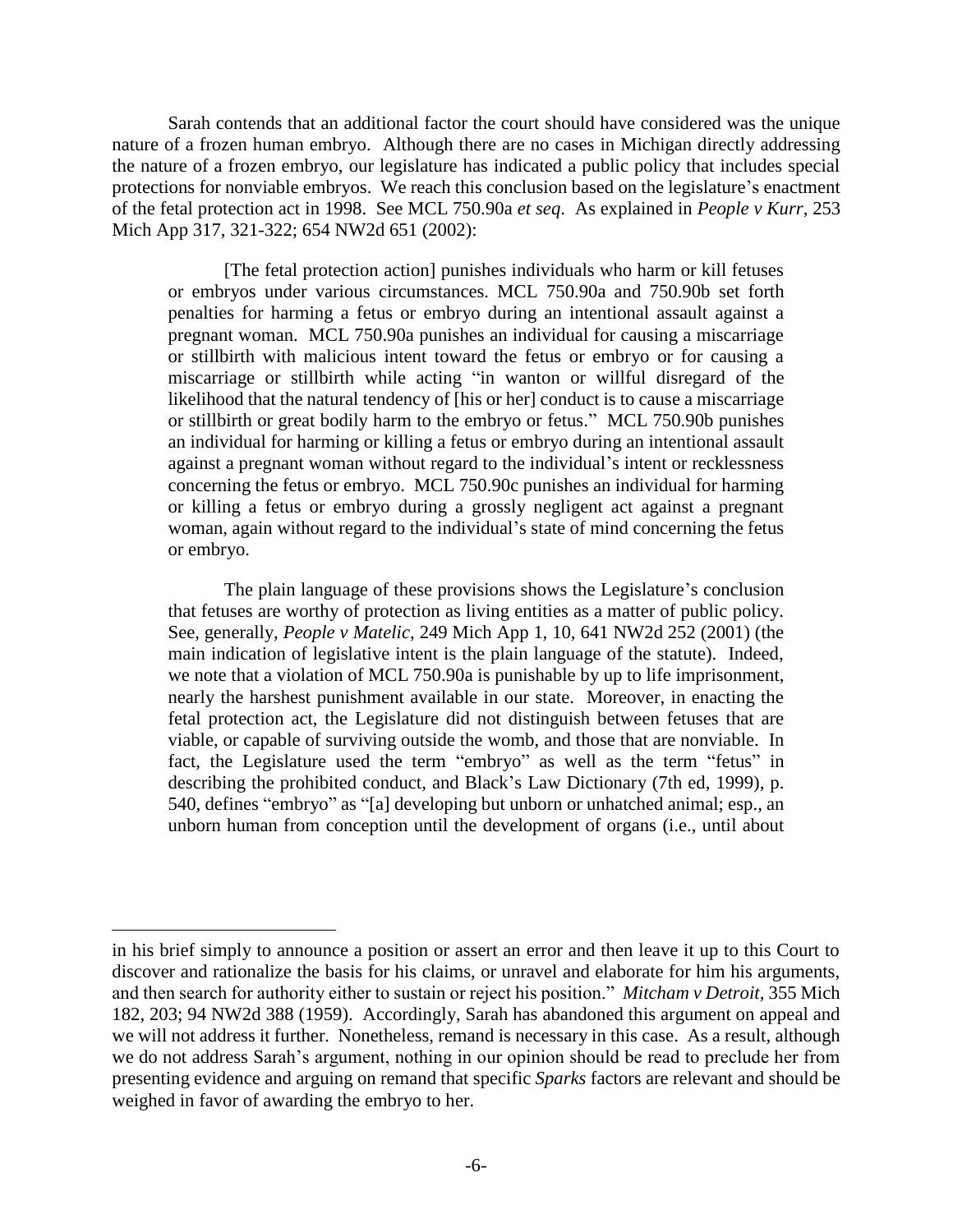the eighth week of pregnancy)." This definition clearly encompasses nonviable fetuses. . . .

Additionally, civil protection exists for embryos. Specifically, MCL 600.2922a, provides that "[a] person who commits a wrongful or negligent act against a pregnant individual is liable for damages if the act results in a miscarriage or stillbirth by that individual, or physical injury to or the death of the embryo or fetus." Although the criminal statutes do not extend to embryos that "exist outside a woman's body, i.e., frozen embryos," see *Kurr*, 253 Mich App at 323, and although MCL 600.2922a expressly requires that the wrongful act be committed against a "pregnant individual," we conclude that as a matter of public policy, through the enactment of those statutes, the legislature has expressed that an embryo is something more than just human tissue.

Indeed, other jurisdictions that have grappled with the issue have concluded that, because of its unique potential for human life, a frozen embryo is entitled to special respect.<sup>8</sup> In *Davis v Davis*, 842 SW2d 588, 596 (Tenn, 1992), the Supreme Court of Tennessee referenced the ethical standards set forth by The American Fertility Society, noting:

Three major ethical positions have been articulated in the debate over preembryo status. At one extreme is the view of the preembryo as a human subject after fertilization, which requires that it be accorded the rights of a person. This position entails an obligation to provide an opportunity for implantation to occur and tends to ban any action before transfer that might harm the preembryo or that is not immediately therapeutic, such as freezing and some preembryo research.

At the opposite extreme is the view that the preembryo has a status no different from any other human tissue. With the consent of those who have decision-making authority over the preembryo, no limits should be imposed on actions taken with preembryos.

A third view—one that is most widely held—takes an intermediate position between the other two. It holds that the preembryo deserves respect greater than that accorded to human tissue but not the respect accorded to actual persons. [citation omitted.]

<sup>8</sup> See Samuel B Casey & Nathan A Adams, IV, *Specially Respecting the Living Human Embryo by Adhering to Standard Human Subject Experimentation Rules*, 2 Yale J. Health Pol'y, L. & Ethics 111 (2001), noting that in the debate over what legal status should be accorded to a human embryo:

The undisputed, scientifically verifiable facts agreed to by even the most liberal proponents of human embryonic stem cell research are that (1) the embryo is living and genetically unique; (2) the embryo is human and capable of developing into an adult; and (3) derivation of human stem cells from embryos terminates them. [footnotes omitted.]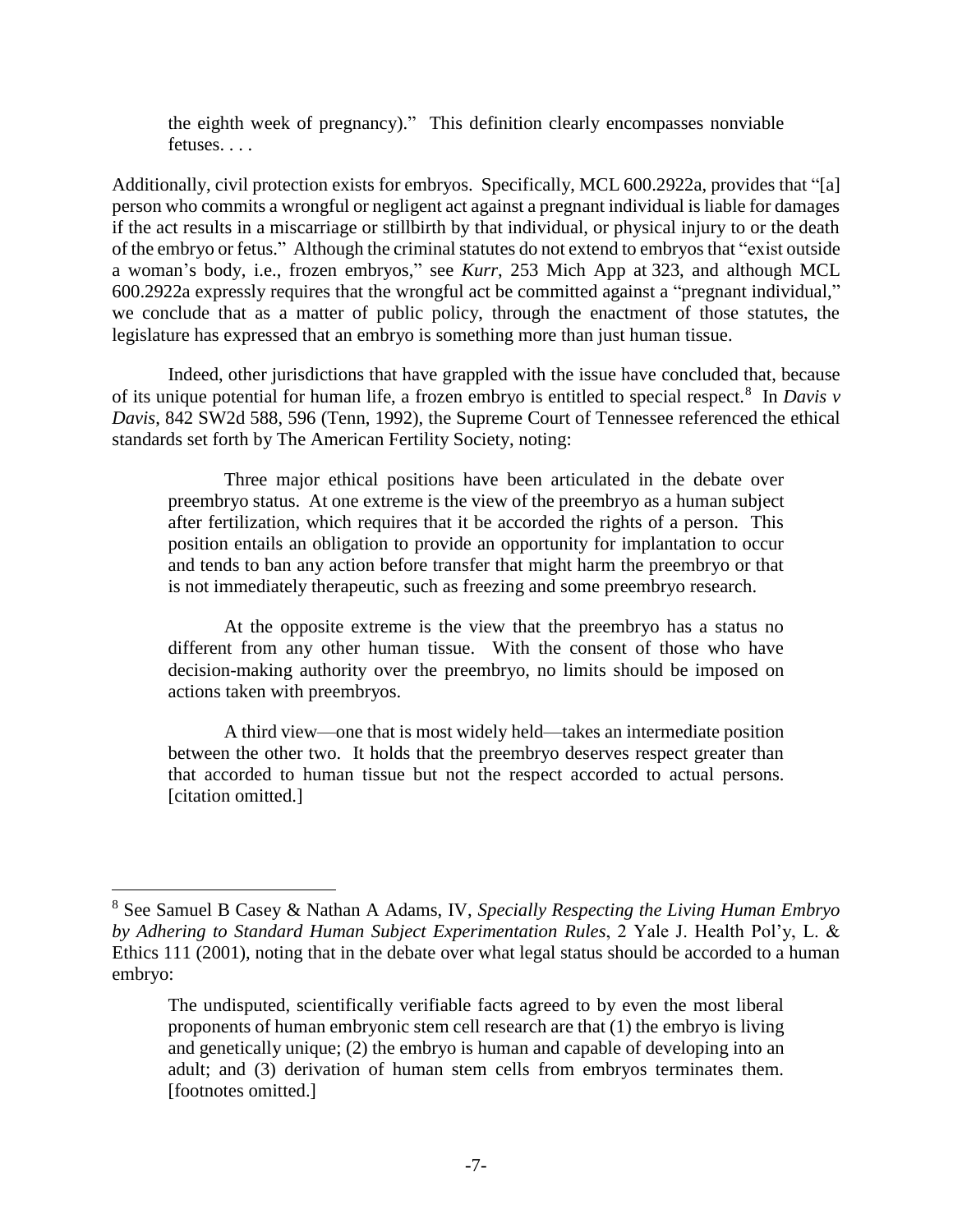Having considered the three ethical positions related to the status of a "pre-embryo," the *Davis* court concluded "that preembryos are not, strictly speaking, either 'persons' or 'property,' but occupy an interim category that entitles them to special respect because of their potential for human life." *Id*. at 597. See also *McQueen v Gadberry*, 507 SW3d 127, 149 (Mo App, 2016) (holding that frozen pre-embryos are "entitled to special respect" because even though they "may never realize their biologic potential, even if implanted, they are unlike traditional forms of property or external things because they are comprised of a woman and man's genetic material, are human tissue, and have the potential to become born children."); and *Jocelyn P v Joshua P*, 250 Md App 435, 446; 250 A3d 373 (2021) (recognizing "the special respect due cryopreserved pre-embryos in light of their potential for human life as well as the fundamental and coextensive rights of their progenitors to decide whether to bear or beget a child.") (quotation marks and citation omitted). Like the courts in *Davis*, *McQueen*, and *Jocelyn P*, we agree that a frozen embryo deserves special respect because of its unique potential for human life. As a result, any disposition of a frozen embryo must start with the recognition that, even when a frozen embryo is treated as property, it nevertheless may one day develop into a born child.

Keeping in mind the special respect due to a frozen embryo, we must determine a legal framework to allow for the equitable distribution of a frozen embryo, when, as in this case, it is being treated as property. Generally, other states have recognized three approaches to determine the disposition of a frozen embryo in a divorce: the contemporaneous mutual consent approach, the contractual approach, and the balancing approach. The approaches were explained by the Virginia Court of Appeals in *Jessee v Jessee*, 74 Va App 40, 52-53; 866 SE2d 46 (2021):

Under the contemporaneous mutual consent approach, the pre-embryos must remain in storage until the parties agree to a disposition. *Bilbao v Goodwin*, 217 A3d 977, 985 (Conn, 2019); *In re Marriage of Witten*, 672 NW2d 768, 777-78 (Iowa 2003). If they cannot agree, then the status quo is maintained, and "the preembryos remain in storage indefinitely." *Bilbao*, 217 A.3d at 985. The contractual approach provides that a pre-existing agreement between the parties regarding the disposition of preserved pre-embryos is "presumed valid and enforceable." See, e.g., *id*. at 984, 992 (determining that the parties had an enforceable agreement); *Kass v Kass*, 91 NY2d 554; 673 NYS2d 350; 696 NE2d 174, 179 (1998) (holding that the parties' agreement controlled). The balancing approach requires a circuit court to weigh the parties' respective interests in the pre-embryos. *Bilbao*, 217 A3d at 985.

The exceedingly rare mutual consent approach is disfavored. See, e.g., *Jocelyn P v Joshua P*, 250 Md App 435; 250 A3d 373, 405 (2021); *In re Marriage of Rooks*, 429 P3d 579, 592 (Colo, 2018); *Reber v Reiss*, 42 A3d 1131, 1136 (Pa Super Ct 2012). But see *Witten*, 672 NW2d at 783 (using this approach); cf. *McQueen*, 507 SW3d at 145-47 (affirming award of joint ownership to both of the spouses using the balancing approach). Most jurisdictions that have considered the approach have held it to be impractical and unworkable. See, e.g., *Jocelyn P*, 250 A3d at 405; *Rooks*, 429 P3d at 592; *Reber*, 42 A.3d at 1136. As the Colorado Supreme Court persuasively explained, "[i]t is . . . unrealistic to think that parties who cannot reach agreement on a topic so emotionally charged will somehow reach resolution after a divorce is finalized." *Rooks*, 429 P3d at 592.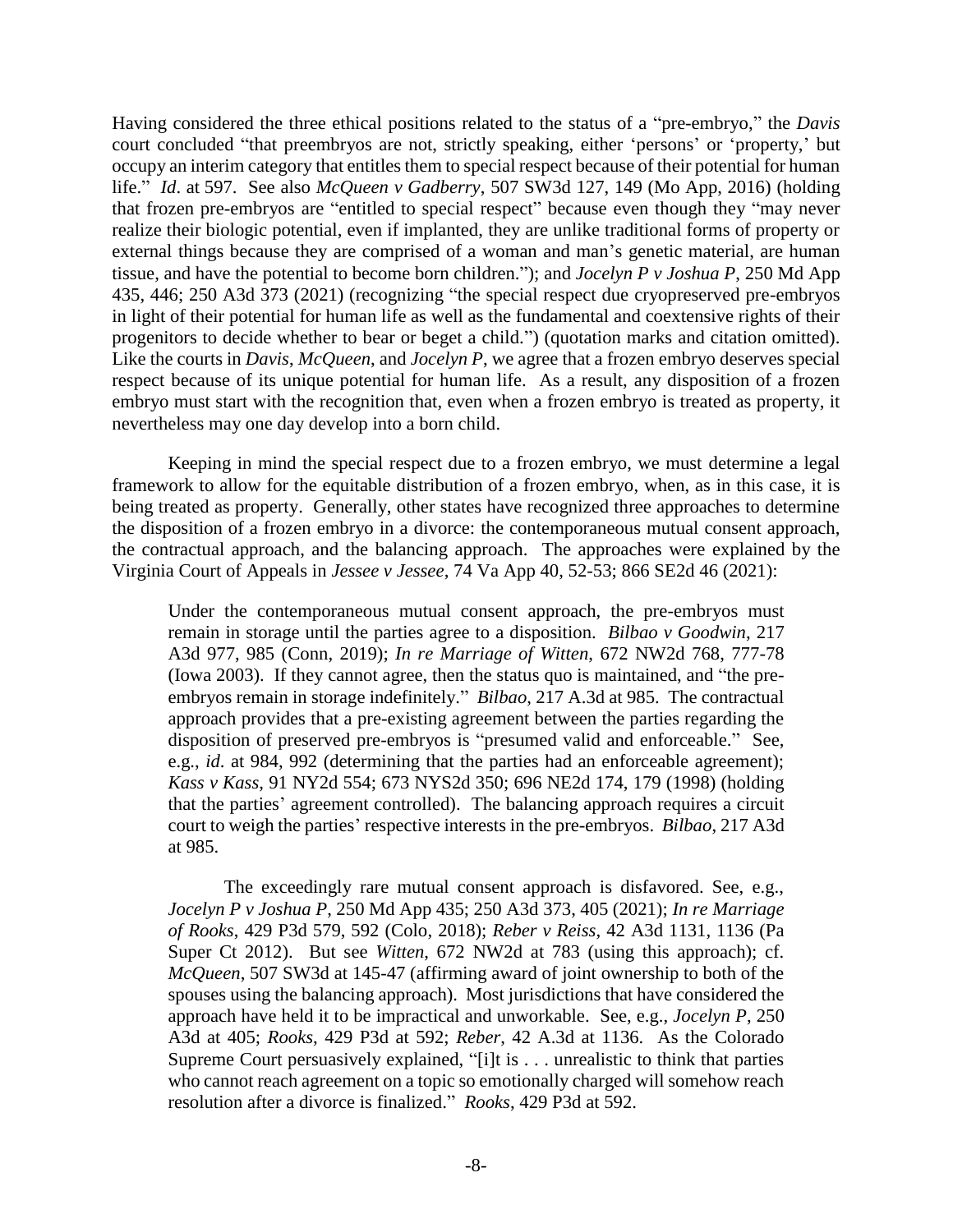In contrast, the contractual approach, which recognizes the validity of a contract between the parties as governing the disposition of preserved pre-embryos, is embraced by the majority of jurisdictions that have addressed the issue. See *Jocelyn P*, 250 A3d at 381; *Bilbao*, 217 A3d at 986, 992; *Szafranski v Dunston*, 393 Ill Dec 604; 34 NE3d 1132, 1147 (Ill App Ct 2015); *In re Marriage of Dahl & Angle*, 222 Or App 572; 194 P3d 834, 840 (2008); *Roman v Roman*, 193 SW3d 40, 48 (Tex App, 2006); *Kass*, 673 NYS2d 350; 696 NE2d at 180; *Davis v Davis*, 842 SW2d 588, 598 (Tenn, 1992), petition to rehear granted in part, No. 34, 1992 WL 341632 (Tenn, 1992) (per curiam). But see *Witten*, 672 NW2d at 781 (rejecting this approach); *AZ v BZ*, 431 Mass 150; 725 NE2d 1051, 1057 (2000) (noting that it would not uphold an agreement between the parties if it "would compel one donor to become a parent against his or her will").

In the absence of such an agreement through contract, courts commonly use the third approach, which balances the parties' competing interests. See, e.g., *Jocelyn P*, 250 A3d at 380; *Rooks*, 429 P3d at 593-94; *Davis*, 842 SW2d at 603-04.

We agree with the courts in other jurisdictions that have rejected as impractical the contemporaneous mutual consent approach. See *Rooks*, 429 P3d at 592; *Reber*, 42 A3d 1135 n 5; *Jessee*, 74 Va App at 54; *Jocelyn P*, 250 Md App at 447. Forcing the parties to "decide later is making no decision at all." *Jessee*, 74 Va App at 54 (quotation marks and citation omitted). Indeed, as recognized by the court in *Rooks*, the mutual contemporaneous consent approach "gives one party a de facto veto over the other party by avoiding any resolution until the issue is eventually mooted by the passage of time." *Rooks*, 429 P3d at 589. Because this approach is inherently impractical, we reject it.

Instead, like the Maryland Special Court of Appeals in *Jocelyn P*, we hold that disputes that arise during a divorce regarding the disposition of a frozen embryo should be decided using a blend of the contractual approach and the balancing approach. See *Jocelyn P*, 250 Md App at 486. This blended approach requires courts to first look to see if there is a valid agreement between the parties addressing the disposition of the embryo. In the absence of such an agreement, the court must then "balance the interests of the parties to determine disposition of the frozen pre-embryos." *Id*. at 479.

Balancing the parties interests will require the consideration of many factors. The court should consider the original reasons that the parties underwent IVF treatment. Consideration of this factor should account for the parties' beliefs as they relate to the creation of an embryo. For instance, in *Jocelyn P*, the court noted that Jocelyn P had testified that she and Joshua P had "agreed that every single embryo would be used because we create a life and it was our responsibility to give that embryo the opportunity for life." *Id*. at 496. The court directed that Jocelyn's testimony, if credible, would be a fact pertinent to the original reasons for undergoing IVF. *Jocelyn P*, 250 Md App at 496. A party's stated belief that an embryo is a human being, as opposed to mere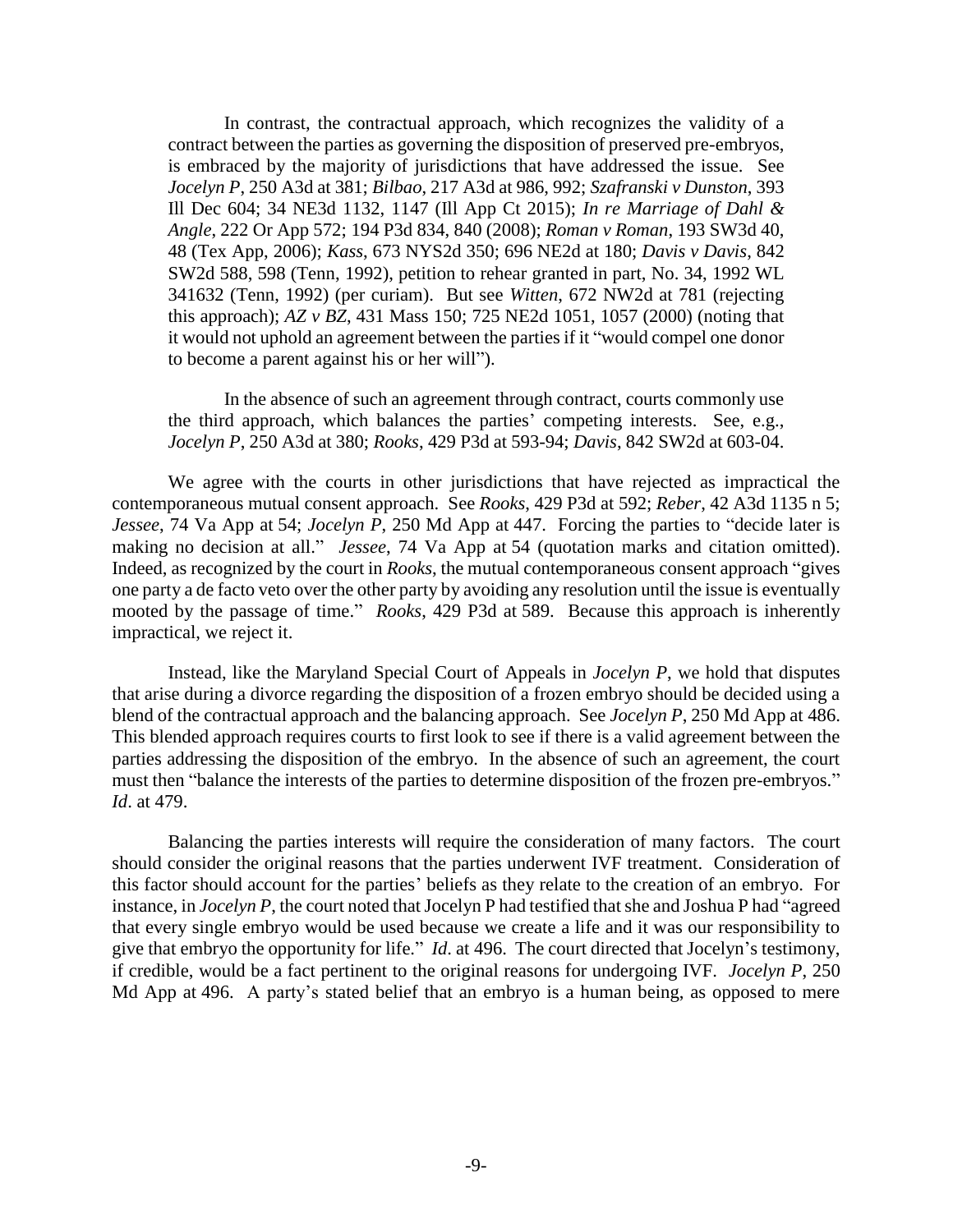property, is also relevant to this inquiry. See *id*. at 465 (noting that Jocelyn believed, as do others, that 'the embryo is human and capable of developing into an adult.").<sup>9</sup>

The trial court should consider the parties' positions related to the disposition of the embryo. In this case, David seeks to avoid procreation because he already has four children, whereas Sarah would like to preserve her ability to potentially have a child in the future. A court should also consider whether the party seeking procreation would have any other reasonable means of achieving parenthood were the embryos at issue to be destroyed.<sup>10</sup> As it relates to the party seeking to destroy an embryo, it is appropriate to consider the implications of imposing unwanted parenthood on that party, including the possible financial and psychological consequences of doing so. *Davis*, 842 SW2d at 603; see also *McQueen*, 507 SW3d at 146-147 (noting that awarding the embryo to McQueen "would impose unwanted parenthood on Gadberry, with all of its possible life-long emotional, psychological, and financial responsibilities."). "In addition, courts should consider the possibility of a party's bad faith and attempt to use the frozen pre-embryo[s] as leverage in the divorce proceeding." *Jessee*, 74 Va App at 57 (quotation marks and citation omitted).

In light of our decision to adopt a blend between the contractual approach and the balancing approach, it is necessary to reverse and remand for further proceedings because the trial court did not have the benefit of this legal framework when it initially made its decision to award the embryo to David. On remand, the trial court shall consider the applicable *Sparks* factors. With regard to the additional relevant factor identified in this opinion, i.e., the special nature of the embryo, the trial court should first consider whether the disposition of the embryo is governed by a valid contract between the parties. If such a contract exists, the matter should be concluded in accord with the contractual terms that the parties agreed upon in that contract. If there is no contract, then

<sup>&</sup>lt;sup>9</sup> In contrast, in *McQueen*, the original reason the parties sought IVF treatment was because of geographical distance as opposed to fertility concerns. *McQueen*, 507 SW3d at 145. Specifically, the record reflected that McQueen had two children using IVF with Gadberry before she had a third child with traditional methods with another man. *Id*. Although she wanted to have another child with Gadberry, he did not want another child with her because they had extensive problems co-parenting their existing children. *Id*. Because IVF was not used for fertility purposes, this factor weighed against awarding the embryos to McQueen for purposes of having a child or children with Gadberry.

 $10$  The facts of each case will dictate whether there is a reasonable alternative available. For instance, adoption is not a reasonable alternative for an individual interested in becoming a genetic parent. *Jessee*, 74 Va App at 58 n 14. Additionally, in *Jocelyn P*, Jocelyn P argued that her only means of achieving genetic parenthood was using IVF. *Jocelyn P*, 250 Md App at 494. Joshua P preferred that it either be destroyed or donated to another couple with both parents giving up their parental rights. *Id*. at 495. Although Jocelyn P testified that she was physically capable of repeating the IVF process, the court concluded that the existence of other means to achieve parenthood must be reasonable. *Id*. The court reasoned that requiring the IVF process to be repeated must account for the "physical and emotional toll the IVF process bore on Jocelyn; her age; or the possibility of a successful process." *Id*. at 495.